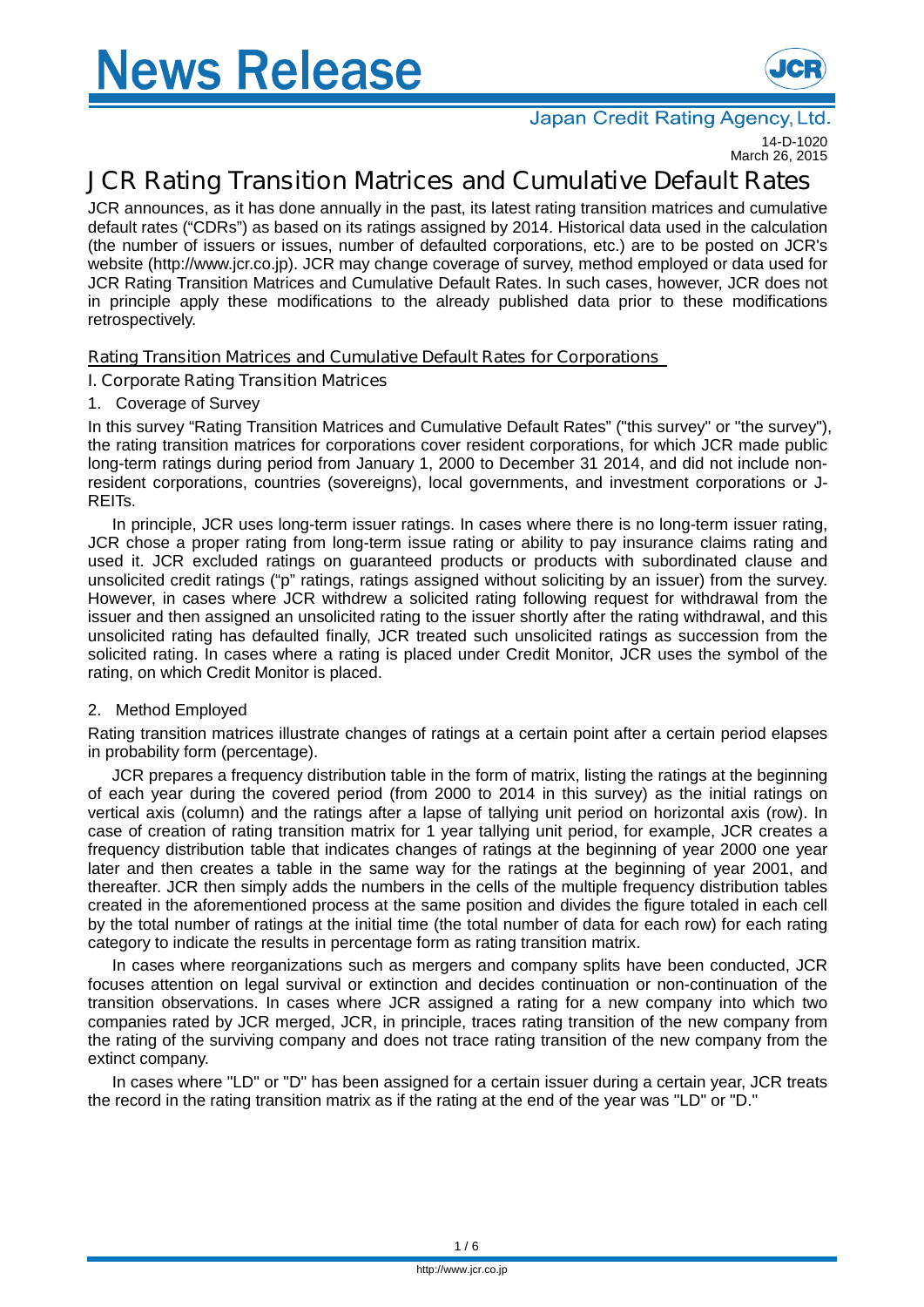

### 3. Rating Transition Matrices (from 2000 to 2014) (Please refer to Tables 1 through 3)

#### Table 1. Rating Transition Matrix (tallying unit period: 1 year)

|              | AAA  | $AA+$ | AA    | AA-   | $A+$  |       |       | BBB+ | <b>BBB</b> | BBB-  | $BB+$ | <b>BB</b> | BB-   | B+    |      | в-                | CCC or lower | ID.  |       |
|--------------|------|-------|-------|-------|-------|-------|-------|------|------------|-------|-------|-----------|-------|-------|------|-------------------|--------------|------|-------|
| AAA          | 94.  | 4.33  | 0.48  | 0.00  | 0.00  | 0.48  | 0.00  | 0.00 | 0.00       | 0.00  | 0.00  | 0.00      | 0.00  | 0.00  | 0.00 | 0.00              | 0.00         | 0.00 | 0.00  |
| $AA+$        | 1.10 | 92.31 | 5.49  | 0.55  | 0.55  | 0.00  | 0.00  | 0.00 | 0.00       | 0.00  | 0.00  | 0.00      | 0.00  | 0.00  | 0.00 | 0.00              | 0.00         | 0.00 | 0.00  |
| ΑA           | 0.27 | 0.82  | 93.73 | 4.36  | 0.00  | 0.27  | 0.00  | 0.27 | 0.00       | 0.27  | 0.00  | 0.00      | 0.00  | 0.00  | 0.00 | 0.00              | 0.00         | 0.00 | 0.00  |
| AA-          | 0.00 | 0.00  | 3.00  | 90.48 | 5.64  | 0.53  | 0.18  | 0.00 | 0.18       | 0.00  | 0.00  | 0.00      | 0.00  | 0.00  | 0.00 | 0.00              | 0.00         | 0.00 | 0.00  |
|              | 0.00 | 0.00  | 0.22  | 4.84  | 89.45 | 5.17  | 0.11  | 0.00 | 0.00       | 0.11  | 0.00  | 0.00      | 0.00  | 0.00  | 0.00 | 0.00              | 0.00         | 0.00 | 0.11  |
|              | 0.00 | 0.00  | 0.24  | 0.47  | 6.55  | 87.22 | 4.73  | 0.79 | 0.00       | 0.00  | 0.00  | 0.00      | 0.00  | 0.00  | 0.00 | 0.00              | 0.00         | 0.00 | 0.00  |
|              | 0.00 | 0.00  | 0.07  | 0.14  | 0.29  | 8.86  | 85.35 | 4.65 | 0.50       | 0.07  | 0.00  | 0.00      | 0.07  | 0.00  | 0.00 | 0.00              | 0.00         | 0.00 | 0.00  |
| BBB+         | 0.00 | 0.00  | 0.00  | 0.00  | 0.20  | 0.90  | 9.40  | 82.2 | 6.70       | 0.20  | 0.00  | 0.10      | 0.00  | 0.10  | 0.00 | 0.00              | 0.10         | 0.10 | 0.00  |
| <b>BBB</b>   | 0.00 | 0.00  | 0.00  | 0.08  | 0.00  | 0.17  | 0.92  | 8.44 | 83.19      | 6.10  | 0.42  | 0.08      | 0.00  | 0.00  | 0.08 | 0.00              | 0.08         | 0.08 | 0.33  |
| <b>BBB</b>   | 0.00 | 0.00  | 0.00  | 0.00  | 0.30  | 0.15  | 0.15  | 0.30 | 9.88       | 80.69 | 6.14  | 1.20      | 0.00  | 0.30  | 0.30 | 0.30              | 0.00         | 0.00 | 0.30  |
| BB+          | 0.00 | 0.00  | 0.00  | 0.00  | 0.83  | 0.00  | 0.00  | 0.00 | 0.83       | 15.83 | 70.00 | 7.50      | 1.67  | 0.83  | 0.00 | 0.83              | 0.00         | 0.00 | 1.67  |
| ВB           | 0.00 | 0.00  | 0.00  | 0.00  | 0.00  | 0.00  | 0.00  | 0.00 | 0.00       | 4.44  | 15.56 | 64.44     | 11.11 | 4.44  | 0.00 | 0.00              | 0.00         | 0.00 | 0.00  |
| BB-          | 0.00 | 0.00  | 0.00  | 0.00  | 0.00  | 0.00  | 0.00  | 0.00 | 0.00       | 0.00  | 9.52  | 19.05     | 47.62 | 14.29 | 0.00 | 0.00              | 9.52         | 0.00 | 0.00  |
| $B+$         | 0.00 | 0.00  | 0.00  | 0.00  | 0.00  | 0.00  | 0.00  | 0.00 | 0.00       | 7.14  | 0.00  | 0.00      | 21.43 | 57.14 | 0.00 | 0.00              | 0.00         | 0.00 | 14.29 |
|              | 0.00 | 0.00  | 0.00  | 0.00  | 0.00  | 0.00  | 0.00  | 0.00 | 0.00       | 0.00  | 0.00  | 0.00      | 0.00  | 0.00  | 28.5 | 0.00              | 14.29        | 0.00 | 57.14 |
| ь-           | 0.00 | 0.00  | 0.00  | 0.00  | 0.00  | 0.00  | 0.00  | 0.00 | 0.00       | 0.00  | 0.00  | 0.00      | 20.00 | 0.00  | 0.00 | 60.00             | 20.00        | 0.00 | 0.00  |
| CCC or lower | 0.00 | 0.00  | 0.00  | 0.00  | 0.00  | 0.00  | 0.00  | 0.00 | 0.00       | 0.00  | 0.00  | 0.00      | 0.00  | 0.00  | 0.00 | $8.\overline{33}$ | 41.67        | 0.00 | 50.00 |

#### Table 2. Rating Transition Matrix (tallying unit period: 3 years)

|              | AAA   | $AA+$ | AA    | AA-   | A÷    |       | д.    | BBB+  | <b>BBB</b> | BBB-  | BB+   | ВB    | BB-   | $B+$  | B    | B-   | ccc<br>or lower | ΙD   |        |
|--------------|-------|-------|-------|-------|-------|-------|-------|-------|------------|-------|-------|-------|-------|-------|------|------|-----------------|------|--------|
| AAA          | 83.24 | 10.06 | 3.91  | 1.12  | 0.00  | 1.68  | 0.00  | 0.00  | 0.00       | 0.00  | 0.00  | 0.00  | 0.00  | 0.00  | 0.00 | 0.00 | 0.00            | 0.00 | 0.00   |
| AA+          | 2.96  | 76.30 | 14.81 | 3.70  | 2.22  | 0.00  | 0.00  | 0.00  | 0.00       | 0.00  | 0.00  | 0.00  | 0.00  | 0.00  | 0.00 | 0.00 | 0.00            | 0.00 | 0.00   |
| AA           | 0.36  | 3.61  | 83.03 | 9.03  | 0.72  | 1.08  | 0.72  | 1.08  | 0.00       | 0.36  | 0.00  | 0.00  | 0.00  | 0.00  | 0.00 | 0.00 | 0.00            | 0.00 | 0.00   |
| AA-          | 0.00  | 0.00  | 8.04  | 72.77 | 15.18 | 2.68  | 0.22  | 0.00  | 0.67       | 0.45  | 0.00  | 0.00  | 0.00  | 0.00  | 0.00 | 0.00 | 0.00            | 0.00 | 0.00   |
|              | 0.00  | 0.00  | 1.38  | 12.24 | 71.80 | 12.52 | 0.96  | 0.55  | 0.14       | 0.14  | 0.00  | 0.00  | 0.00  | 0.00  | 0.00 | 0.00 | 0.00            | 0.00 | 0.28   |
|              | 0.00  | 0.00  | 0.51  | 1.32  | 17.38 | 66.87 | 9.35  | 3.96  | 0.30       | 0.00  | 0.00  | 0.00  | 0.00  | 0.20  | 0.00 | 0.00 | 0.10            | 0.00 | 0.00   |
|              | 0.00  | 0.00  | 0.27  | 0.27  | 2.23  | 21.48 | 65.06 | 7.93  | 1.34       | 0.89  | 0.09  | 0.09  | 0.00  | 0.09  | 0.00 | 0.00 | 0.00            | 0.18 | 0.09   |
| BBB+         | 0.00  | 0.00  | 0.13  | 0.13  | 0.65  | 4.56  | 20.70 | 55.86 | 13.80      | 3.26  | 0.26  | 0.00  | 0.13  | 0.00  | 0.00 | 0.00 | 0.26            | 0.00 | 0.26   |
| <b>BBB</b>   | 0.00  | 0.00  | 0.00  | 0.22  | 0.00  | 1.32  | 4.29  | 20.00 | 59.89      | 11.54 | 0.99  | 0.22  | 0.00  | 0.11  | 0.00 | 0.00 | 0.1             | 0.33 | 0.99   |
| BBB-         | 0.00  | 0.00  | 0.00  | 0.41  | 0.61  | 1.22  | 1.83  | 3.45  | 23.73      | 53.14 | 9.13  | .62   | 0.20  | 0.20  | 0.41 | 0.61 | 0.00            | 0.00 | 3.45   |
| BB+          | 0.00  | 0.00  | 0.00  | 0.00  | 0.00  | 0.00  | 0.00  | 5.41  | 8.11       | 32.43 | 31.08 | 10.81 | 5.41  | 1.35  | 0.00 | 0.00 | 0.00            | 0.00 | 5.41   |
| <b>BB</b>    | 0.00  | 0.00  | 0.00  | 0.00  | 0.00  | 0.00  | 0.00  | 0.00  | 0.00       | 21.43 | 25.00 | 28.57 | 21.43 | 3.57  | 0.00 | 0.00 | 0.00            | 0.00 | 0.00   |
| BB-          | 0.00  | 0.00  | 0.00  | 0.00  | 0.00  | 0.00  | 0.00  | 0.00  | 0.00       | 30.77 | 23.08 | 0.00  | 15.38 | 15.38 | 0.00 | 0.00 | 0.00            | 0.00 | 15.38  |
| $B+$         | 0.00  | 0.00  | 0.00  | 0.00  | 0.00  | 0.00  | 0.00  | 0.00  | 16.67      | 16.67 | 0.00  | 16.67 | 8.33  | 8.33  | 0.00 | 0.00 | 0.00            | 0.00 | 33.33  |
| B            | 0.00  | 0.00  | 0.00  | 0.00  | 0.00  | 0.00  | 0.00  | 0.00  | 0.00       | 0.00  | 0.00  | 0.00  | 0.00  | 0.00  | 0.00 | 0.00 | 0.00            | 0.00 | 100.00 |
| B-           | 0.00  | 0.00  | 0.00  | 0.00  | 0.00  | 0.00  | 0.00  | 0.00  | 0.00       | 0.00  | 0.00  | 66.67 | 0.00  | 0.00  | 0.00 | 0.00 | 0.00            | 0.00 | 33.33  |
| CCC or lower | 0.00  | 0.00  | 0.00  | 0.00  | 0.00  | 0.00  | 0.00  | 0.00  | 0.00       | 0.00  | 0.00  | 0.00  | 0.00  | 0.00  | 0.00 |      | 22.22           | 0.00 | 66.67  |

| Table 3. Rating Transition Matrix (tallying unit period: 5 years) |
|-------------------------------------------------------------------|
|-------------------------------------------------------------------|

|              | AAA   | $AA+$ | AA    | AA-   | $A+$  |       |       | BBB+  | <b>BBB</b> | BBB-  | BB+   | <b>BB</b> | BB-   | $B+$ |      | B-    | CCC or lower | ID.  |        |
|--------------|-------|-------|-------|-------|-------|-------|-------|-------|------------|-------|-------|-----------|-------|------|------|-------|--------------|------|--------|
| AAA          | 74.48 | 12.41 | 6.90  | 2.76  | 0.69  | 2.76  | 0.00  | 0.00  | 0.00       | 0.00  | 0.00  | 0.00      | 0.00  | 0.00 | 0.00 | 0.00  | 0.00         | 0.00 | 0.00   |
| AA+          | 3.88  | 67.96 | 22.33 | 4.85  | 0.97  | 0.00  | 0.00  | 0.00  | 0.00       | 0.00  | 0.00  | 0.00      | 0.00  | 0.00 | 0.00 | 0.00  | 0.00         | 0.00 | 0.00   |
| AA           | 0.00  | 6.50  | 71.50 | 14.00 | 3.00  | 1.50  | 1.50  | 2.00  | 0.00       | 0.00  | 0.00  | 0.00      | 0.00  | 0.00 | 0.00 | 0.00  | 0.00         | 0.00 | 0.00   |
| AA-          | 0.00  | 0.29  | 12.14 | 63.87 | 17.63 | 3.76  | 0.00  | 0.00  | 1.45       | 0.87  | 0.00  | 0.00      | 0.00  | 0.00 | 0.00 | 0.00  | 0.00         | 0.00 | 0.00   |
| A+           | 0.00  | 0.00  | 2.15  | 17.41 | 61.76 | 14.72 | 1.97  | 1.44  | 0.00       | 0.18  | 0.00  | 0.00      | 0.00  | 0.00 | 0.00 | 0.00  | 0.00         | 0.00 | 0.36   |
|              | 0.00  | 0.00  | 1.23  | 1.37  | 25.34 | 54.93 | 10.41 | 5.34  | 0.55       | 0.14  | 0.00  | 0.14      | 0.14  | 0.00 | 0.00 | 0.00  | 0.41         | 0.00 | 0.00   |
| $A-$         | 0.00  | 0.00  | 0.22  | 1.12  | 5.84  | 28.06 | 51.07 | 9.99  | 2.13       | 1.01  | 0.11  | 0.11      | 0.00  | 0.00 | 0.00 | 0.11  | 0.00         | 0.11 | 0.11   |
| BBB+         | 0.00  | 0.00  | 0.18  | 0.55  | 0.91  | 7.82  | 26.18 | 44.1  | 14.55      | 3.27  | 0.18  | 0.18      | 0.00  | 0.00 | 0.36 | 0.18  | 0.18         | 0.36 | 0.91   |
| <b>BBB</b>   | 0.00  | 0.00  | 0.00  | 0.15  | 0.15  | 4.16  | 6.84  | 27.79 | 47.99      | 10.40 | 0.74  | 0.15      | 0.00  | 0.00 | 0.00 | 0.00  | 0.15         | 0.15 | 1.34   |
| BBB-         | 0.00  | 0.00  | 0.27  | 0.27  | 0.82  | 2.19  | 4.92  | 9.29  | 25.68      | 42.90 | 5.19  | 1.64      | 0.55  | 0.00 | 0.00 | 0.00  | 0.00         | 0.00 | 6.28   |
| BB+          | 0.00  | 0.00  | 0.00  | 0.00  | 0.00  | 3.77  | 1.89  | 3.77  | 22.64      | 28.30 | 16.98 | 5.66      | 3.77  | 1.89 | 0.00 | 0.00  | 0.00         | 0.00 | 11.32  |
| BВ           | 0.00  | 0.00  | 0.00  | 0.00  | 0.00  | 0.00  | 0.00  | 0.00  | 9.52       | 33.33 | 14.29 | 19.05     | 14.29 | 4.76 | 0.00 | 0.00  | 0.00         | 0.00 | 4.76   |
| BB-          | 0.00  | 0.00  | 0.00  | 0.00  | 0.00  | 0.00  | 11.11 | 0.00  | 33.33      | 0.00  | 0.00  | 11.11     | 22.22 | 0.00 | 0.00 | 0.00  | 0.00         | 0.00 | 22.22  |
| B+           | 0.00  | 0.00  | 0.00  | 0.00  | 0.00  | 0.00  | 18.18 | 0.00  | 18.18      | 0.00  | 18.18 | 0.00      | 0.00  | 0.00 | 0.00 | 0.00  | 0.00         | 0.00 | 45.45  |
| B            | 0.00  | 0.00  | 0.00  | 0.00  | 0.00  | 0.00  | 0.00  | 0.00  | 0.00       | 0.00  | 0.00  | 0.00      | 0.00  | 0.00 | 0.00 | 0.00  | 0.00         | 0.00 | 100.00 |
| B٠           | 0.00  | 0.00  | 0.00  | 0.00  | 0.00  | 0.00  | 0.00  | 0.00  | 0.00       | 0.00  | 0.00  | 0.00      | 0.00  | 0.00 | 0.00 | 0.0   | 0.00         | 0.00 | 100.00 |
| CCC or lower | 0.00  | 0.00  | 0.00  | 0.00  | 0.00  | 0.00  | 0.00  | 0.00  | 0.00       | 0.00  | 0.00  | 0.00      | 0.00  | 0.00 | 0.00 | 14.29 | 0.00         | 0.00 | 85.71  |

#### **II. CDRs Based on Category-wise Corporate Rating**

#### 1. Coverage of Survey

Coverage of CDRs in this survey is the same as that for rating transition matrix.

#### 2. Method Employed

To calculate CDRs, JCR observes change in the pool of ratings which existed at the beginning of each year during the covered period (from 2000 to 2014 in this survey) (cohort of each year). JCR counts the number of defaulted issuers for each number of years elapsed for cohort of each year by rating category, and produces weighted averages against the number of surviving issuers at the beginning of each number of years elapsed to obtain a marginal default rate for each number of years elapsed. The method employed is summarized as follows.

*Y* year denotes each year of the period covered.

- $a<sub>y</sub>$  The number of initially rated issuers for  $|Y|$  year cohort (pool of ratings existed at the beginning of  $Y$  year).
- $d_{Y,t}$  : The number of defaulted issuers among the initially rated issuers which defaulted during  $|t|$  th year for Y year cohort.

Then, the number of surviving issuers at the beginning of  $t$  th year for  $Y$  year cohort can be described as below.

$$
a(Y,t) = \begin{cases} a_Y & t = 1 \\ a_Y - \sum_t d_{Y,t-1} & t \neq 1 \end{cases}
$$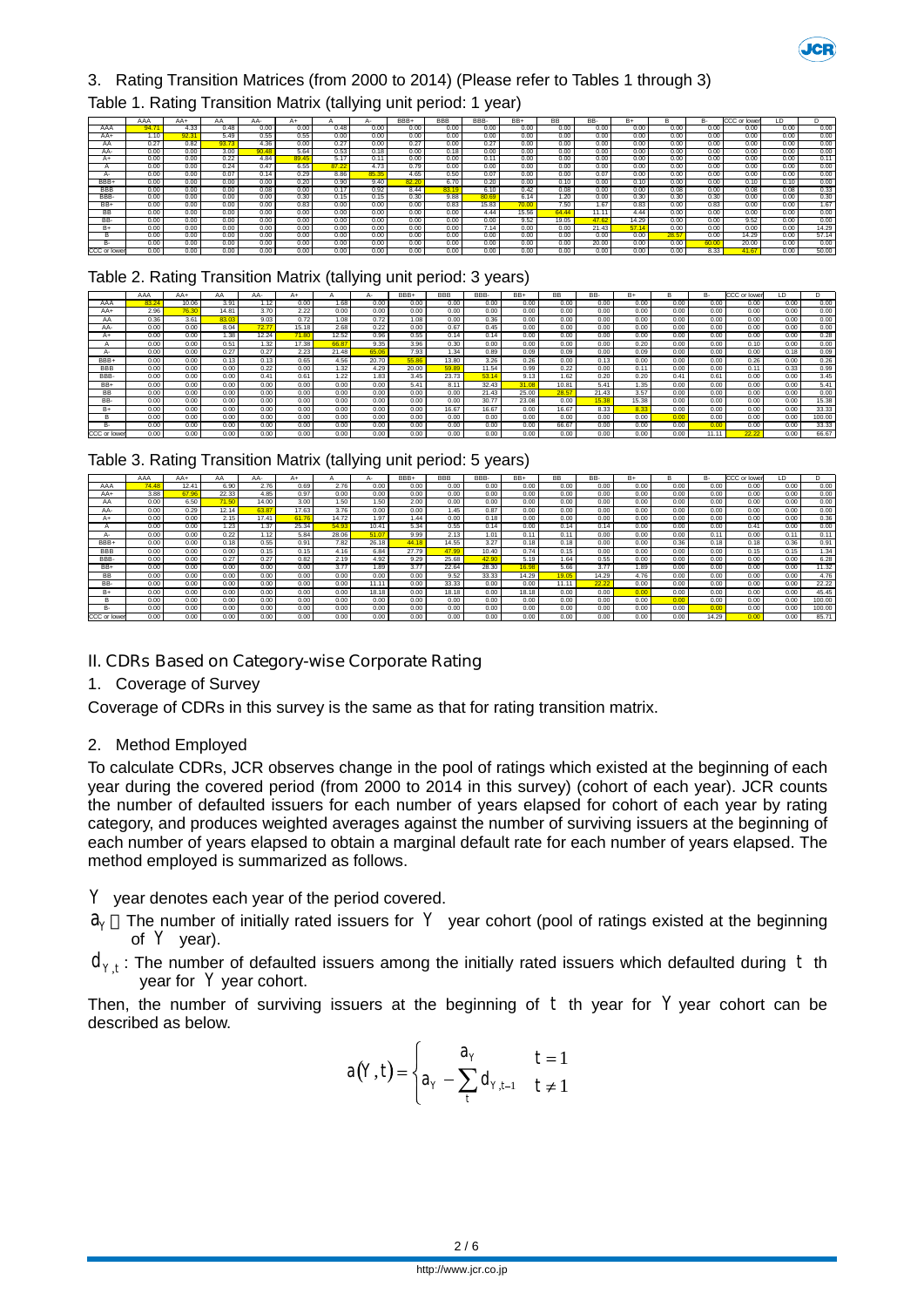Using the above, weighted average default rate at  $t$  th year is described as below.



$$
\alpha_t = \frac{\sum_{Y} d_{Y,t}}{\sum_{Y} a(Y,t)}
$$

Then, CDRs for *n* years are described by the following formula:

$$
1-\prod_{i=1}^n\left(1-\alpha_i\right)
$$

In cases where reorganizations such as mergers and company splits have been conducted, JCR, in principle, focuses attention on legal survival or extinction and traces rating transition accordingly. This is the same as the policy for rating transition matrices. To calculate CDRs, however, in cases where a new company created by merger between rated companies defaults, JCR treats both the surviving company and the extinct company as defaulted. In case of default of a new company created by merger of the extinct company being rated by JCR and the surviving company not being rated by JCR, JCR counts a default for the extinct company which had been rated.

JCR traces default of issuers, for which ratings have been terminated owing to withdrawals requested by the issuer or other reasons, and reflects the results in calculation of CDRs. JCR includes these traced issuers whose ratings have been terminated in calculation of the default rate for both the numerator and the denominator if they default. JCR includes these traced issuers whose ratings have been terminated in calculation of the default rate for the denominator only if they do not default. JCR stops the tracing, however, when tracing of defaults is considered difficult owing to some reasons such as significant difficulty in obtaining important information including financial statements on such issuers whose ratings have been terminated.

#### 3. Definition of Default

Default means a state, in which principal or interest payments of financial obligations cannot be honored as initially agreed, with respect to the CDRs. This includes the following cases: (i) JCR judges that all the financial obligations are, in effect, in default. (ii) JCR judges that while an obligor does not honor part of the agreed to financial obligations, but it honors all its other agreed to financial obligations. Usually, when cases fall under the former, "D" ratings are assigned, and "LD" ratings are assigned when cases fall under the latter. Commencement of legal bankruptcy proceedings is a typical example of the former situation, and a situation where specific creditor grants debt forgiveness or DES for debt relief is a typical example of the latter situation. JCR counts a case where "JCR judges that while an obligor does not honor part of the agreed to financial obligations, but it honors all its other agreed to financial obligations" as a default for calculating CDRs even prior to its introduction of "LD" to the rating symbol on August 28, 2012.

#### 4. CDRs (from 2000 to 2014) (Please refer to Table 4)

CDRs from 2000 to 2014 are shown in Table 4. As for a change from the previous survey (with covered period from 2000 to 2013), CDRs for many rating symbols dropped in 2014, reflecting the fact that the number of bankruptcies in Japan remained at a low level in general. There was no defaulted corporation in 2014 in corporations rated by JCR. Ranking order, which the higher the ratings, the lower the CDRs are, has been maintained. In contrast to CDRs of "BB" and higher categories, CDRs of "B" and lower categories tend to become substantially higher than those of the next upper categories. The extremely small number of rated issuers with a rating of "B" and lower categories is one of the factors which cause such tendency. The largest number of issuers with "B" category at the beginning of each year during the covered period was 6, and such number for issuers with "CCC" and lower was 3.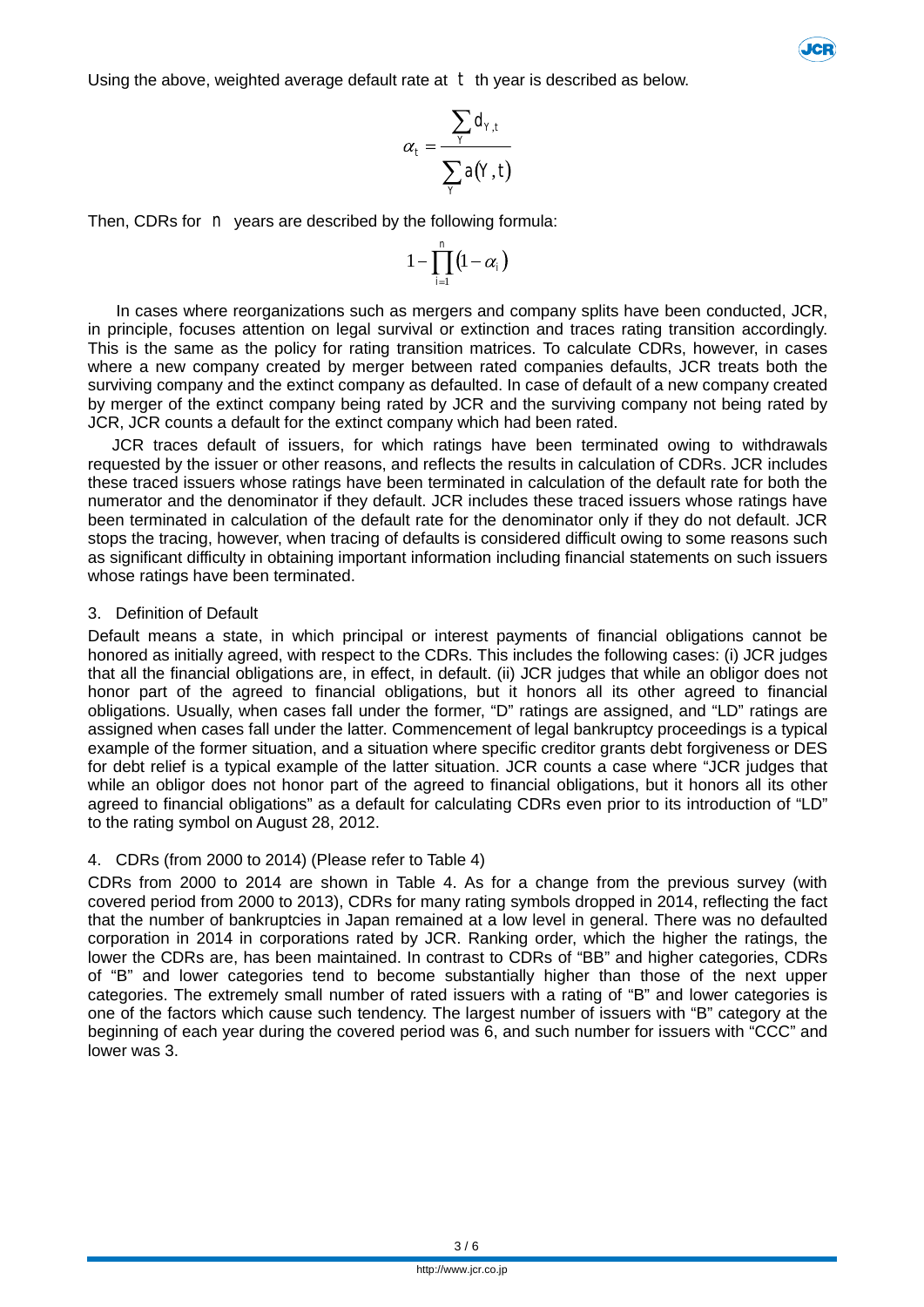Table 4. CDRs



| (Unit: %) |  |
|-----------|--|
|           |  |

| Rating       | -vearl | 2-year | 3-year | 4-year | 5-year |
|--------------|--------|--------|--------|--------|--------|
| AAA          | 0.00   | 0.00   | 0.00   | 0.00   | 0.00   |
| AA           | 0.00   | 0.00   | 0.00   | 0.00   | 0.00   |
| A            | 0.03   | 0.14   | 0.24   | 0.38   | 0.54   |
| <b>BBB</b>   | 0.59   | 1.35   | 2.08   | 2.63   | 3.10   |
| ΒB           | 3.25   | 5.74   | 9.12   | 12.13  | 14.77  |
| в            | 20.59  | 38.24  | 52.94  | 58.82  | 58.82  |
| CCC or lower | 50.00  | 50.00  | 50.00  | 50.00  | 50.00  |

#### **Rating Transition Matrices for Asset-Backed Securities (ABS)**

"Rating Transition Matrices by Lapse of Months" and "1-Year (on a Calendar Year Basis) Rating Transition Matrices" based on data in the latest three years are as follows.

#### 1. Coverage of Survey

The data covered products with credit enhancement provided in the form of senior-subordinated structure for the underlying assets in principle, for which their ratings were made public from November 1996 to December 2014, in the survey.

Products such as repackaged bonds and guaranteed products linked to ratings of third parties have been excluded in principle. Products consisting of multiple tranches have been counted as one when they have the same ranking while different in maturities.

#### 2. Method Employed and Results

(1) Rating Transition Matrices by Lapse of Months (Please refer to Tables 5 through 7)

JCR surveyed and tallied how the rating on each of the products changed as months elapsed from the rating at the time of the issuance. Shown in Tables 5, 6 and 7 are the distributions of changes after lapse of 12 months, 24 months and 36 months, respectively. JCR did not count the products redeemed before the end of each period or the products that did not exist for each aforementioned period, despite changes in ratings.

There have been no records of defaults in asset-backed securities (ABS) rated by JCR, and default rates at any time points, 12 months, 24 months, or 36 months after the initial rating assignment, have been zero counts.

The number of ratings upgraded exceeded the number of ratings downgraded considerably for all of the three time points in 2014, following 2013. Even a small number of rating changes tends to push up the rate of rating changes for some of rating symbols of "AA+" or lower, because initial ratings for asset-backed securities (ABS) concentrate in "AAA" ratings.

|             | AAA    | $AA+$  | AA    | AA-    | $A+$   | $\mathsf{A}$ | $A -$  | BBB+   | BBB   | BBB-   | BB+    | BB     | BB- | $B+$   | B | B- or lower |
|-------------|--------|--------|-------|--------|--------|--------------|--------|--------|-------|--------|--------|--------|-----|--------|---|-------------|
| AAA         | 100.00 |        |       |        |        |              |        |        |       |        |        |        |     |        |   |             |
| AA+         |        | 100.00 |       |        |        |              |        |        |       |        |        |        |     |        |   |             |
| AA          |        | 5.26   | 94.74 |        |        |              |        |        |       |        |        |        |     |        |   |             |
| AA-         |        |        |       | 100.00 |        |              |        |        |       |        |        |        |     |        |   |             |
| $A+$        |        |        |       |        | 100.00 |              |        |        |       |        |        |        |     |        |   |             |
| A           |        |        |       |        | 2.00   | 98.00        |        |        |       |        |        |        |     |        |   |             |
| $A -$       |        |        |       |        |        |              | 100.00 |        |       |        |        |        |     |        |   |             |
| BBB+        |        |        |       |        |        |              |        | 100.00 |       |        |        |        |     |        |   |             |
| <b>BBB</b>  |        |        |       |        |        |              |        |        | 96.77 | 3.23   |        |        |     |        |   |             |
| BBB-        |        |        |       |        |        |              |        |        |       | 100.00 |        |        |     |        |   |             |
| BB+         |        |        |       |        |        |              |        |        |       |        | 100.00 |        |     |        |   |             |
| BB          |        |        |       |        |        |              |        |        |       |        |        | 100.00 |     |        |   |             |
| BB-         |        |        |       |        |        |              |        |        |       |        |        |        |     |        |   |             |
| $B+$        |        |        |       |        |        |              |        |        |       |        |        |        |     | 100.00 |   |             |
| B           |        |        |       |        |        |              |        |        |       |        |        |        |     |        |   |             |
| B- or lower |        |        |       |        |        |              |        |        |       |        |        |        |     |        |   |             |

Table 5. 12-months Later Rating Transition Matrix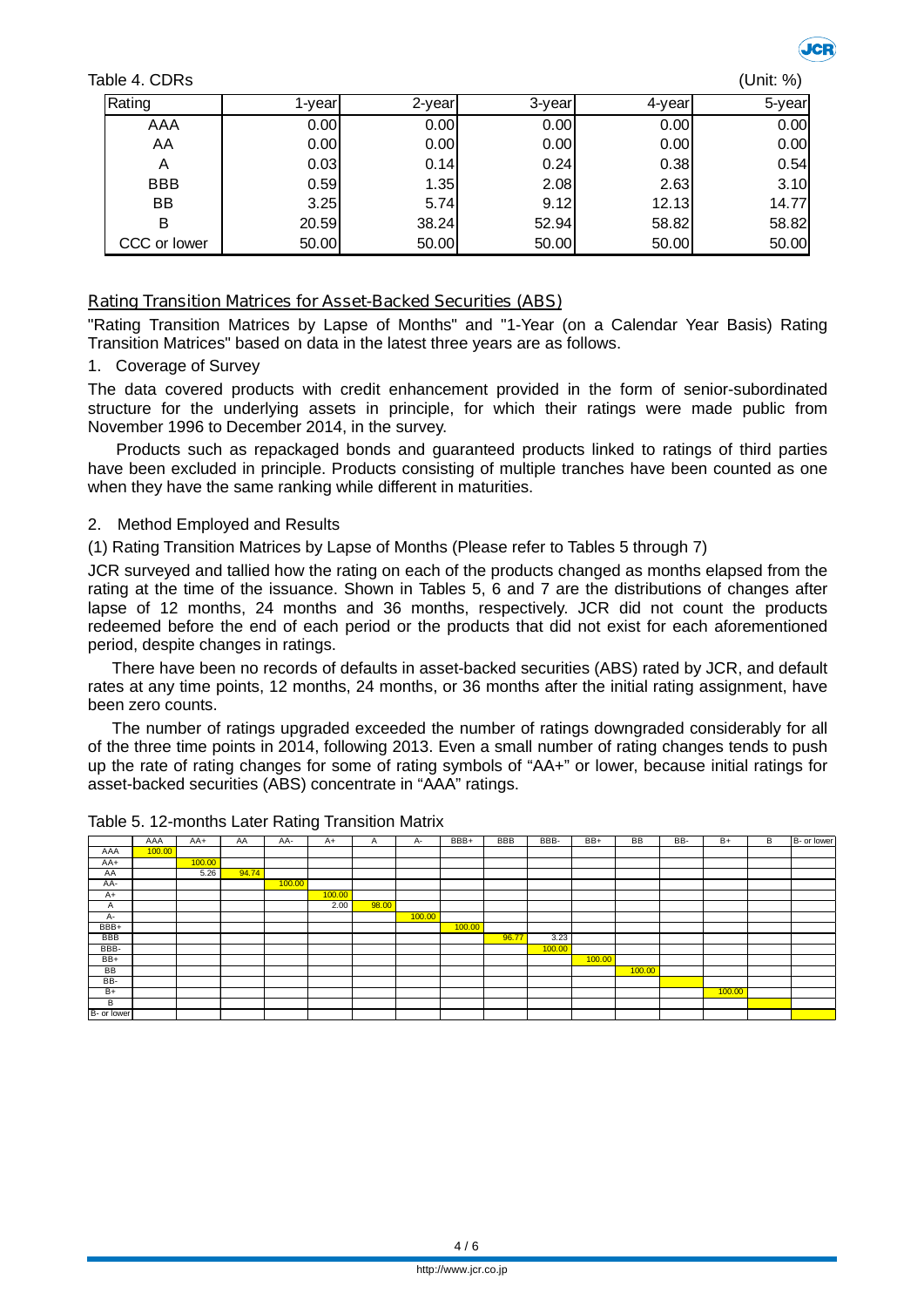

#### Table 6. 24-months Later Rating Transition Matrix

|             | AAA    | $AA+$ | AA    | AA-   | $A+$  | A     | А-    | BBB+   | <b>BBB</b> | BBB-   | $BB+$  | <b>BB</b> | BB- | $B +$  | B | B- or lower |
|-------------|--------|-------|-------|-------|-------|-------|-------|--------|------------|--------|--------|-----------|-----|--------|---|-------------|
| AAA         | 100.00 |       |       |       |       |       |       |        |            |        |        |           |     |        |   |             |
| AA+         | 33.33  | 66.67 |       |       |       |       |       |        |            |        |        |           |     |        |   |             |
| AA          | 9.68   | 12.90 | 74.19 |       | 3.23  |       |       |        |            |        |        |           |     |        |   |             |
| AA-         |        |       | 23.81 | 66.67 | 9.52  |       |       |        |            |        |        |           |     |        |   |             |
| $A+$        | 16.67  |       |       |       | 83.33 |       |       |        |            |        |        |           |     |        |   |             |
| A           | 2.44   |       |       | 2.44  |       | 92.68 | 2.44  |        |            |        |        |           |     |        |   |             |
| A-          |        | 10.00 |       |       |       |       | 90.00 |        |            |        |        |           |     |        |   |             |
| BBB+        |        |       |       |       |       |       |       | 100.00 |            |        |        |           |     |        |   |             |
| <b>BBB</b>  |        |       |       |       |       |       |       |        | 95.00      | 5.00   |        |           |     |        |   |             |
| BBB-        |        |       |       |       |       |       |       |        |            | 100.00 |        |           |     |        |   |             |
| BB+         |        |       |       |       |       |       |       |        |            |        | 100.00 |           |     |        |   |             |
| <b>BB</b>   |        |       |       |       |       |       |       |        |            |        |        | 100.00    |     |        |   |             |
| BB-         |        |       |       |       |       |       |       |        |            |        |        |           |     |        |   |             |
| $B+$        |        |       |       |       |       |       |       |        |            |        |        |           |     | 100.00 |   |             |
| B           |        |       |       |       |       |       |       |        |            |        |        |           |     |        |   |             |
| B- or lower |        |       |       |       |       |       |       |        |            |        |        |           |     |        |   |             |

#### Table 7. 36-months Later Rating Transition Matrix

|             | AAA    | AA+    | AA    | AA-   | $A+$  | A     | А-    | BBB+   | <b>BBB</b> | BBB-   | BB+    | BB     | BB- | B+     | В | B- or lower |
|-------------|--------|--------|-------|-------|-------|-------|-------|--------|------------|--------|--------|--------|-----|--------|---|-------------|
| AAA         | 100.00 |        |       |       |       |       |       |        |            |        |        |        |     |        |   |             |
| AA+         |        | 100.00 |       |       |       |       |       |        |            |        |        |        |     |        |   |             |
| AA          | 24.00  | 16.00  | 48.00 |       | 4.00  | 4.00  | 4.00  |        |            |        |        |        |     |        |   |             |
| AA-         |        |        | 10.00 | 65.00 | 5.00  |       | 10.00 |        | 5.00       | 5.00   |        |        |     |        |   |             |
| $A+$        | 25.00  |        |       |       | 75.00 |       |       |        |            |        |        |        |     |        |   |             |
| A           | 6.90   |        | 6.90  | 3.45  | 6.90  | 72.41 | 3.45  |        |            |        |        |        |     |        |   |             |
| $A -$       | 11.11  |        |       |       |       |       | 77.78 | 11.11  |            |        |        |        |     |        |   |             |
| BBB+        |        |        |       |       |       |       |       | 100.00 |            |        |        |        |     |        |   |             |
| <b>BBB</b>  |        |        |       |       |       | 6.67  | 6.67  |        | 80.00      | 6.67   |        |        |     |        |   |             |
| BBB-        |        |        |       |       |       |       |       |        |            | 100.00 |        |        |     |        |   |             |
| BB+         |        |        |       |       |       |       |       |        |            |        | 100.00 |        |     |        |   |             |
| BB          |        |        |       |       |       |       |       |        |            |        |        | 100.00 |     |        |   |             |
| BB-         |        |        |       |       |       |       |       |        |            |        |        |        |     |        |   |             |
| $B+$        |        |        |       |       |       |       |       |        |            |        |        |        |     | 100.00 |   |             |
| B           |        |        |       |       |       |       |       |        |            |        |        |        |     |        |   |             |
| B- or lower |        |        |       |       |       |       |       |        |            |        |        |        |     |        |   |             |

(2) 1-Year (on a Calendar Year Basis) Rating Transition Matrices (Please refer to Tables 8 & 9)

JCR studied how the ratings at the beginning of January each year changed by the end of the year over the period from 2012 to 2014. The changes in the three years were added and averaged as indicated in Table 8. The rating transitions in the year 2014 are also shown in Table 9 for reference.

While there were both rating upgrades and rating downgrades in 2011 and 2012, there was no rating downgraded, and there were only rating upgrades in both 2013 and 2014 in a row against the background of decline in the number of bankruptcies. Products, for which ratings were upgraded in 2014, were classified into the following three: (i) lease receivables, (ii) housing loan receivables and (iii) real estate. JCR upgraded ratings for products of (i) and (ii), valuing rise in level of credit enhancement, and upgraded ratings for products of (iii), valuing lowered LTV ratio based on JCR's appraised value after the rating review.

|             | AAA    | AA+    | AA    | AA-   | $A+$  | $\overline{A}$ | $A-$  | BBB+   | BBB    | BBB-   | BB+ | BB     | BB- | $B+$ | В | B- or lower |
|-------------|--------|--------|-------|-------|-------|----------------|-------|--------|--------|--------|-----|--------|-----|------|---|-------------|
| AAA         | 100.00 |        |       |       |       |                |       |        |        |        |     |        |     |      |   |             |
| AA+         |        | 100.00 |       |       |       |                |       |        |        |        |     |        |     |      |   |             |
| AA          | 33.33  | 9.52   | 52.38 |       |       | 4.76           |       |        |        |        |     |        |     |      |   |             |
| AA-         |        |        | 23.08 | 69.23 | 7.69  |                |       |        |        |        |     |        |     |      |   |             |
| $A+$        |        | 9.09   | 9.09  |       | 72.73 |                | 9.09  |        |        |        |     |        |     |      |   |             |
| A           | 5.88   |        | 5.88  |       | 11.76 | 70.59          | 5.88  |        |        |        |     |        |     |      |   |             |
| $A -$       |        |        |       |       |       | 22.22          | 66.67 |        |        | 11.11  |     |        |     |      |   |             |
| BBB+        |        |        |       |       |       |                |       | 100.00 |        |        |     |        |     |      |   |             |
| <b>BBB</b>  |        |        |       |       |       |                |       |        | 100.00 |        |     |        |     |      |   |             |
| BBB-        |        |        |       |       |       |                |       |        |        | 100.00 |     |        |     |      |   |             |
| BB+         |        |        |       |       |       |                |       |        |        |        |     |        |     |      |   |             |
| BB          |        |        |       |       |       |                |       |        |        |        |     | 100.00 |     |      |   |             |
| BB-         |        |        |       |       |       |                |       |        |        |        |     |        |     |      |   |             |
| $B+$        |        |        |       |       |       |                |       |        |        |        |     |        |     |      |   |             |
| B           |        |        |       |       |       |                |       |        |        |        |     |        |     |      |   |             |
| B- or lower |        |        |       |       |       |                |       |        |        |        |     |        |     |      |   |             |

Table 8. 1-year (on a Calendar Year Basis) Average Rating Transition Matrix for 2012 - 2014

|             | AAA    | AA+   | AA    | AA-   | $A+$  | A      | $A-$   | BBB+   | BBB    | BBB-   | BB+ | <b>BB</b> | BB- | $B+$ | В | B- or lower |
|-------------|--------|-------|-------|-------|-------|--------|--------|--------|--------|--------|-----|-----------|-----|------|---|-------------|
| AAA         | 100.00 |       |       |       |       |        |        |        |        |        |     |           |     |      |   |             |
| AA+         |        |       |       |       |       |        |        |        |        |        |     |           |     |      |   |             |
| AA          | 50.00  |       | 50.00 |       |       |        |        |        |        |        |     |           |     |      |   |             |
| AA-         |        |       | 50.00 | 50.00 |       |        |        |        |        |        |     |           |     |      |   |             |
| $A+$        |        | 25.00 | 25.00 |       | 50.00 |        |        |        |        |        |     |           |     |      |   |             |
| A           |        |       |       |       |       | 100.00 |        |        |        |        |     |           |     |      |   |             |
| A-          |        |       |       |       |       |        | 100.00 |        |        |        |     |           |     |      |   |             |
| BBB+        |        |       |       |       |       |        |        | 100.00 |        |        |     |           |     |      |   |             |
| <b>BBB</b>  |        |       |       |       |       |        |        |        | 100.00 |        |     |           |     |      |   |             |
| BBB-        |        |       |       |       |       |        |        |        |        | 100.00 |     |           |     |      |   |             |
| BB+         |        |       |       |       |       |        |        |        |        |        |     |           |     |      |   |             |
| BB          |        |       |       |       |       |        |        |        |        |        |     | 100.00    |     |      |   |             |
| BB-         |        |       |       |       |       |        |        |        |        |        |     |           |     |      |   |             |
| $B+$        |        |       |       |       |       |        |        |        |        |        |     |           |     |      |   |             |
| B           |        |       |       |       |       |        |        |        |        |        |     |           |     |      |   |             |
| B- or lower |        |       |       |       |       |        |        |        |        |        |     |           |     |      |   |             |